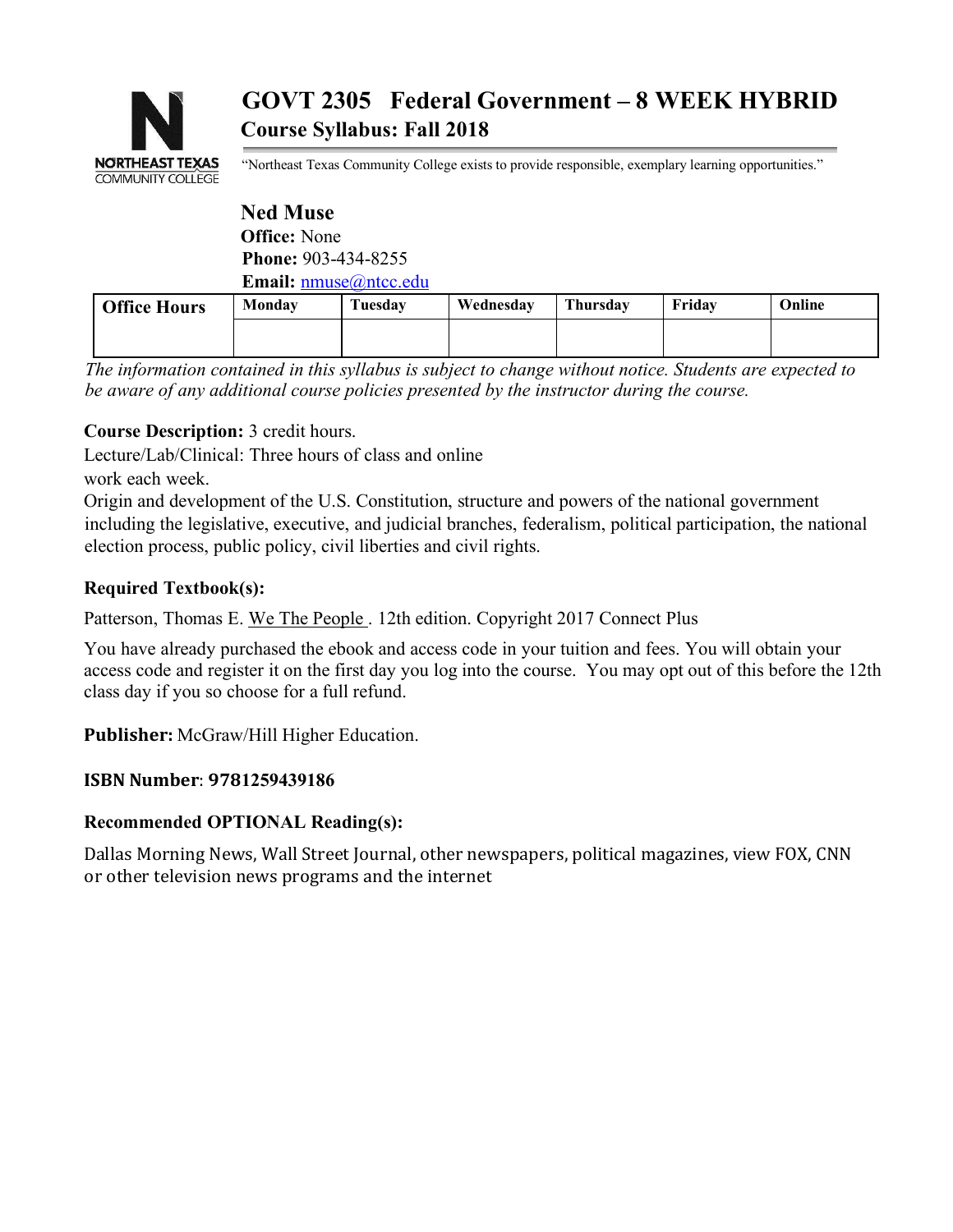## **Prerequisites: None needed**

#### **Course Objectives:**

## **At the end of this course students will…**

- 1. Explain the origin and development of constitutional democracy in the United States.
- 2. Demonstrate knowledge of the federal system.
- 3. Describe separation of powers and checks and balances in both theory and practice.
- 4. Demonstrate knowledge of the legislative, executive, and judicial branches of the federal government.
- 5. Evaluate the role of public opinion, interest groups, and political parties in the political system.
- 6. Analyze the election process.
- 7. Describe the rights and responsibilities of citizens
- 8. Analyze issues and policies in U.S. politics.

#### **Lectures & Discussions:**

Lectures and/or discussions will be based on the chapters in the textbook and newspaper articles brought in by the students.

#### **Evaluation/Grading Policy:**

- 1. Grading Area One: Three tests, will be given. Together, the three tests will comprise 45% of the final grade. Unless otherwise advised, tests will consist of multiple choice and true/false questions. Students will be tested on assigned readings from the text, other assigned reading, any discussions that take place in the classroom, and videos that the class watches. Previous arrangements must be made when it is necessary to miss a test.
- 2. Grading Area Two: One written report is for this course. A topic for each report will be given by the instructor. Written report must be typed, double-spaced, using 12 point font and one-inch margins, and be, at minimum, five full pages in length. Research citations for the reports will be required by the instructor. Students must submit no less than two research sources for the paper. Due dates for the reports will be given by the instructor. Students that do not submit a written report on the due date without notifying the instructor beforehand will receive a "0" grade. Grade is 15%
- 3. Grading Area Three: Students will need to read newspapers, periodicals, and professional literature on issues that illustrate the role of government in our daily lives. Students will report in class on their reading from newspapers, periodicals, and professional literature publications. Further, students will be together in small groups to work on a class project. The group oral presentations, the group project, and the student's participation in class discussions will constitute 15% of the final grade.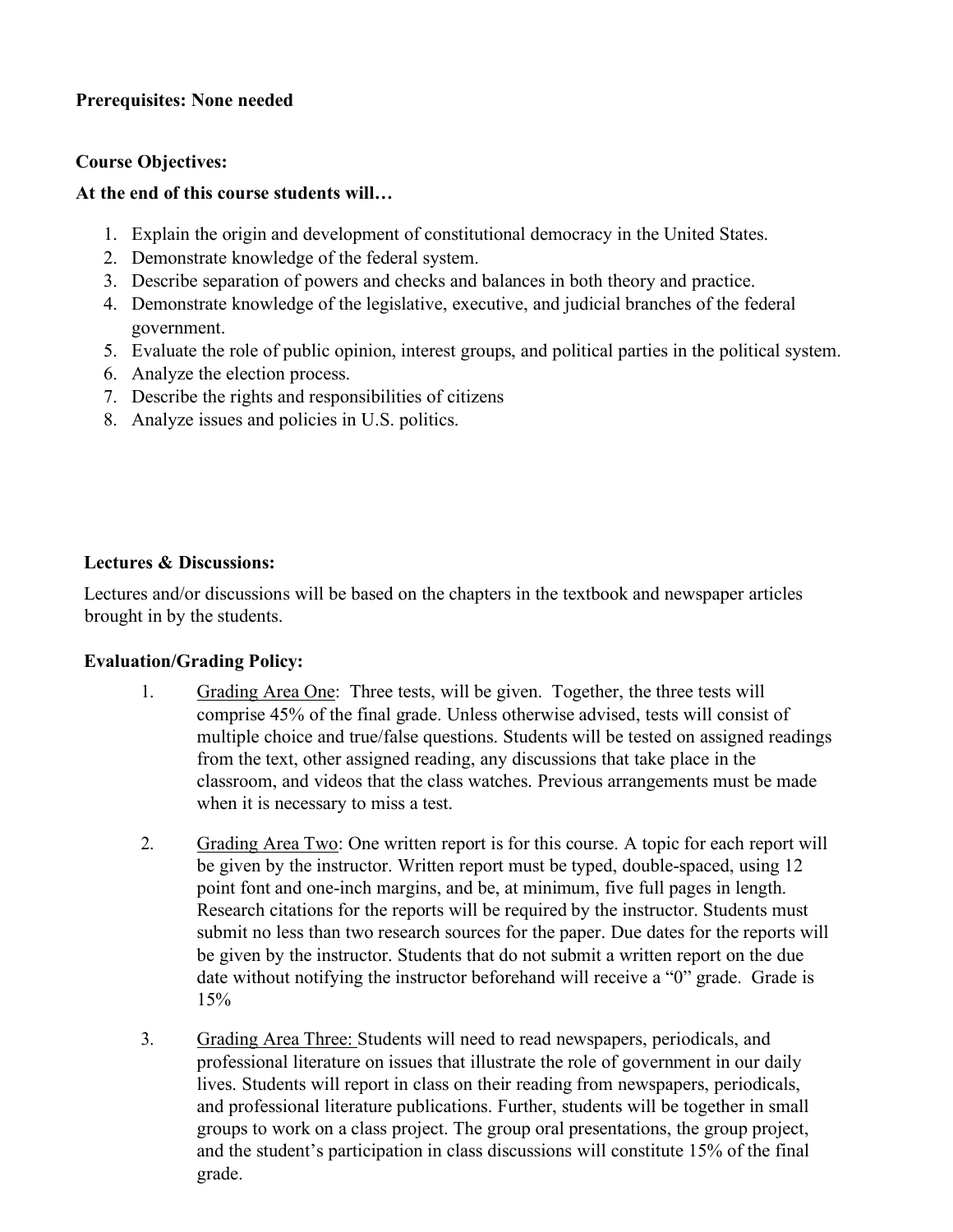4. Grading Area Four: Students will be required to complete online homework after reading each chapter. There will be Key Concepts, Key Terms and a Post Test to assess how well students understand what they read. These homework assignments are 25%

#### **Tests/Exams:**

Grading Scale The grading scale is as follows:

$$
A = 90-100\nB = 80-89\nC = 70-79\nD = 60-69\nF = Below 60
$$

#### **Student Responsibilities/Expectation:**

#### **Class Attendance**

Since the lecture-discussion method will be employed in this class, regular attendance is highly encouraged. Students who discontinue attending class will be given an "F" unless they officially withdraw from the course.

#### **Cell Phones**

*ALL CELL PHONES* ARE TO BE **TURNED OFF** UPON ENTERING THE CLASSROOM. NO EXCEPTIONS. TEXTING IS NOT ACCEPTABLE. VIOLATIONS MAY RESULT IN YOUR PHONE BEING TAKEN BY THE INSTRUCTOR. IN CASE OF EMERGENCY THE HUMANITIES BUILDING SECRETARY WILL BRING A MESSAGE TO THE CLASSROOM. THE HUMANITITES SECRETARY'S PHONE NUMBER IS 903-434-8255.

#### **NTCC Academic Honesty Statement:**

"Students are expected to complete course work in an honest manner, using their intellects and resources designated as allowable by the course instructor. Students are responsible for addressing questions about allowable resources with the course instructor. NTCC upholds the highest standards of academic integrity. This course will follow the NTCC Academic Honesty policy stated in the Student Handbook."

#### **Academic Ethics**

The college expects all students to engage in academic pursuits in a manner that is beyond reproach. Students are expected to maintain complete honesty and integrity in their academic pursuit. Academic dishonesty such as cheating, plagiarism, and collusion is unacceptable and may result in disciplinary action. Refer to the student handbook for more information on this subject.

#### **ADA Statement:**

It is the policy of NTCC to provide reasonable accommodations for qualified individuals who are students with disabilities. This College will adhere to all applicable federal, state, and local laws, regulations, and guidelines with respect to providing reasonable accommodations as required to afford equal educational opportunity. It is the student's responsibility to request accommodations. An appointment can be made with Katherine Belew, Academic Advisor/Coordinator of Special